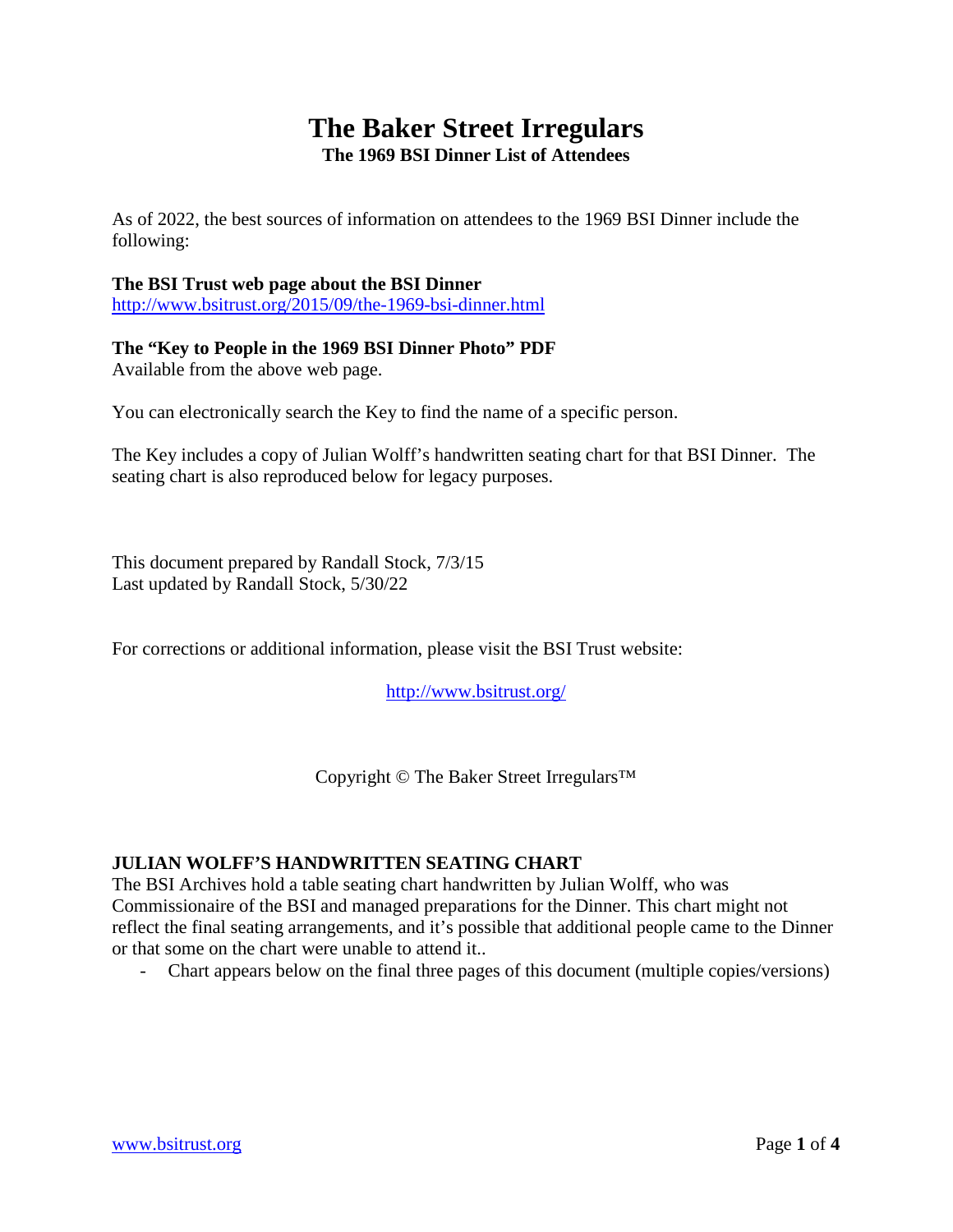آمري grow anderson Bill Smith 1969 wannak MICH . DRUCK M. DO NOVEN AR MSTRING  $J_{VII}N_{1}N_{2}ELS_{UV}$ APT. LEVE VSCHRANDT,  $G$ copRICH WALTED MARX AMES VOLINSTAN LINSTRANTER POTTER. STONEWILL V MATH FOR  $A$ owNDES,  $L$ OFGTEDT MANNIONU  $PINSON$  $VERIUSON$ SALILIN VDE WAAL  $E.W_{I L F}$ VFORREY UPPA WOLFF  $K_E L V$  $G.$   $J_0H N$  $\vee$  POND VMCADAMS  $VLESH$  $HAWSOV$ VMCLARTHY Vilessen SHERMAN HORWITZ / Silverstean  $\sqrt{K}$ ING  $\sqrt{H}$ o $U$ ban $\gamma$ GENDLER BrysonKall FLETCHER ABROUSON  $\nu$   $b$ *ENBO*  $L \cdot \overline{F} \rightarrow$ VGEGEBOUN  $\times$  TE ISMIN P. NELSON 3. Hoffmann LAWRENCE ARONSON <u>VILA. MELSUN</u> Parts BUCHNOCTZ  $FO57CO$  $LUTHER$ Halm PAVLISCA HENRICKSON MUSTO Mangler HAAS  $\sqrt{B} \epsilon N$  Work SANNOFRS **STEINBRVNNEN** V FOLSOM  $V$  BEERMAN  $J. B.$  SMAW  $BU$  $V$ JENKANS Metrz Nazy  $V$  GILLIES  $CUSTACE$ GEO BORROWS **DEUTSCH**  $\sqrt{50}$ usen  $B122500T4V$ I IN ANDERIN IV. HOFFMAN V KREVIBERGERED J. KOELLE Tom MARONA VA LEVINE / RALPH EDWARD!  $GRRDY$  $VEDCIRU$  $wE156$ ALEC ROBB  $EDSTARR$  $\boldsymbol{\mathcal{V}}$ U HOWARD  $BENf^{-1}$  $JT/Y$   $JR$   $RAGE$  $R$ ALDI ROSENBLUMV  $571$ FENTON, OURSLER EP SMITHS ANDERSON WOLF Howles FELPARN CINAT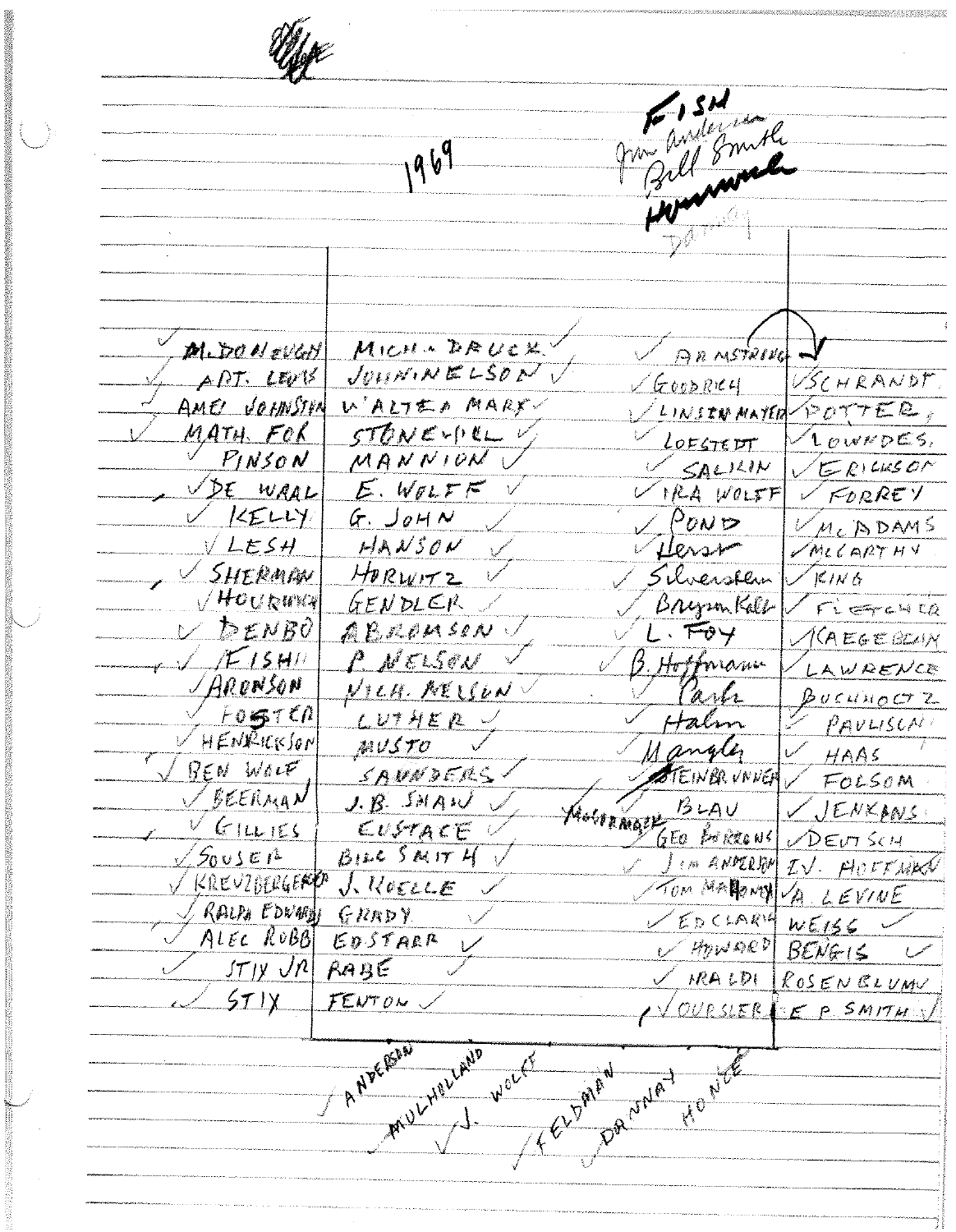Miller Cornel 69 DON MCDONOVGH MICH DRUCK  $WM \cdot G00PRICW$ ARMSTRONG EEO ARTHUR LEWIS JOHN NELSIN J. LINSENMAYER SCHEANDT JOHN NALTER MARX BUCH, NELS LOPSTEDY AMES JOHNSTON HENRY POTTER MAT FOX DR. STON EHILL HERB SALKIN ROBT LOWNDES REX PINSON RODNEY MANNION IRA-WOLF CARL ERICKSON RON DE WAAL EZRA WOLFF  $N$   $POND$ FORREY KEN FRED KELLY GEORGE JOHN H. HERST JACK MC ADAMS DICK LESH HANSON A SILVERSTEIN LMCCARTHY PHIL. SHERMAN HORWITZ BRYSONKALT MARTIN KING GENDLER HOURWICH LYT FOX GEO. FLETCHER E DENBO ABROMSON <u>B. Hoffmann</u> KAEGEBEHN CHAS. PETER NELSON BOB FISH LAN DARK EIH LAWRENCE<br>I<del>M DucHHOLDE</del> MARVIN ARONSON NICHOLAS NELSON R HANN J) <del>M</del> ALAN FOSTER H. LUTHER MANGLER  $KETJH$ PAULISON RAY HENDRICKSON DAVID MUSTO **STEIN BRUNNER**  $HOKIE$ HAAS OEN WOL CAUNDERS  $\sqrt{7}$ *M*  $FqLfOM$  $P.$  BLAV REV. BEERMAN DR. **JEB. SHAW**  $B$ <sub>1</sub> $L$ **JENRENS** GEO M.CORANY VIENGILLIE FRANK EUSTQCE GEO BURROUS DEUTSCH  $RWH$ SOVSER BILL SMITH Jun ANDERG EV. HOFFMAN KREUZBERGER JOHN KOELLE Fom Mayonsy ARTHUR LEVINES RALPH EDWARDS T.F. GRADY ED CLARY DAVE  $WEIS$ ALEC ROBB FORMY CUSTAVE ED STARR HONAN NAT BENGIS STIY JR WELMOW BILL RABE  $|RALP|$ MORRIS ROSENBLUM TOM STIX FENTON  $E.P.$  SMITH OVRSLER